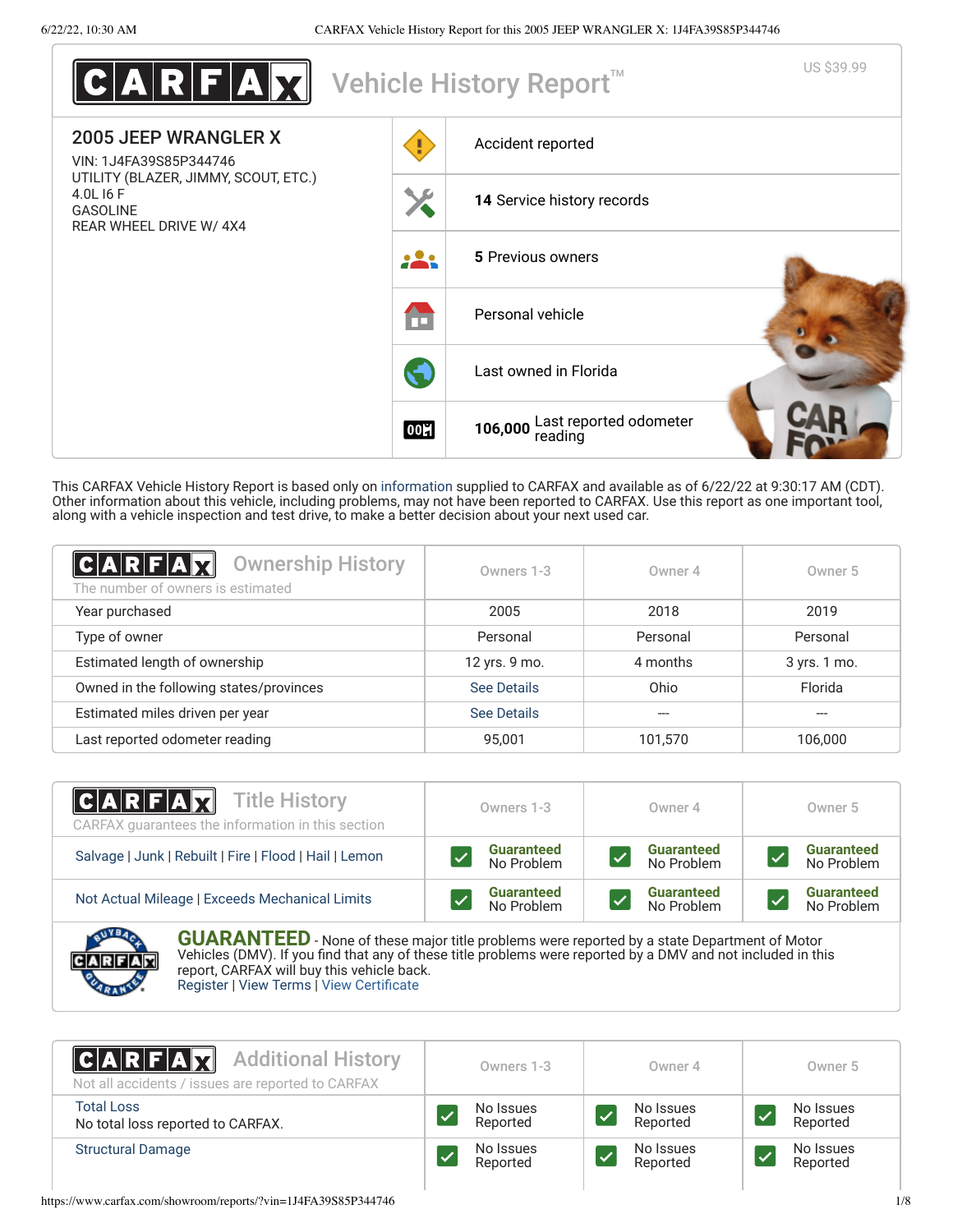| CARFAX recommends that you have this vehicle<br>inspected by a collision repair specialist. |                          |                                    |                                                   |
|---------------------------------------------------------------------------------------------|--------------------------|------------------------------------|---------------------------------------------------|
| <b>Airbag Deployment</b><br>No airbag deployment reported to CARFAX.                        | No Issues<br>Reported    | No Issues<br><b>V</b><br>Reported  | No Issues<br>$\overline{\mathcal{U}}$<br>Reported |
| <b>Odometer Check</b><br>No indication of an odometer rollback.                             | No Issues<br>Indicated   | No Issues<br><b>V</b><br>Indicated | No Issues<br>Ø<br>Indicated                       |
| Accident / Damage<br>Accidents reported: 06/26/2008 and 10/26/2019.                         | <b>Accident Reported</b> | No New Issues Reported             | <b>Accident Reported</b>                          |
| <b>Manufacturer Recall</b><br>No open recalls reported to CARFAX.                           | No Recalls<br>Reported   | No Recalls<br>Reported             | No Recalls<br>Reported                            |
| <b>Basic Warranty</b><br>Original warranty estimated to have expired.                       | <b>Warranty Expired</b>  | <b>Warranty Expired</b>            | <b>Warranty Expired</b>                           |
|                                                                                             |                          |                                    |                                                   |

<span id="page-1-1"></span><span id="page-1-0"></span>**CARFAX** Detailed History Owner 1 Purchased: 2005 **Low mileage!** This owner drove less than the industry average of 15,000 miles per year. Personal Vehicle 6,621 mi/yr Date Mileage Source Comments 05/09/2005 New York Motor Vehicle Dept. Webster, NY Registration issued or renewed - Titled or registered as personal vehicle - Passed safety inspection 05/11/2006 8,475 New York Inspection Station Emissions inspection performed - Passed safety inspection 07/19/2006 New York Motor Vehicle Dept. Webster, NY Title issued or updated - Registration issued or renewed - First owner reported - Titled or registered as personal vehicle - Loan or lien reported - Passed safety inspection - Registration updated when owner moved the vehicle to a new location 12/07/2006 11,718 New York Inspection Station Emissions inspection performed - Dealer had vehicle inspected to prepare it for sale - Passed safety inspection 12/07/2006 New York Motor Vehicle Dept. Candor, NY Registration issued or renewed - Titled or registered as personal vehicle - Passed safety inspection 12/12/2006 Inspection Co. New York Inspection performed 11/30/2007 16,962 [Jack Sherman Toyota Inc. dba Jack](http://www.jackshermantoyota.com/) Sherman Binghamton, NY 607-724-1334 [jackshermantoyota.com](http://www.jackshermantoyota.com/)  $4.7 / 5.0$ 83 Verified Reviews Vehicle serviced - Pre-delivery inspection completed - Maintenance inspection completed - Oil and filter changed - Vehicle washed/detailed 12/04/2007 Dealer Inventory Vehicle offered for sale 01/11/2008 17,045 Auto Auction 2008 2012 Listed as a dealer vehicle - Vehicle sold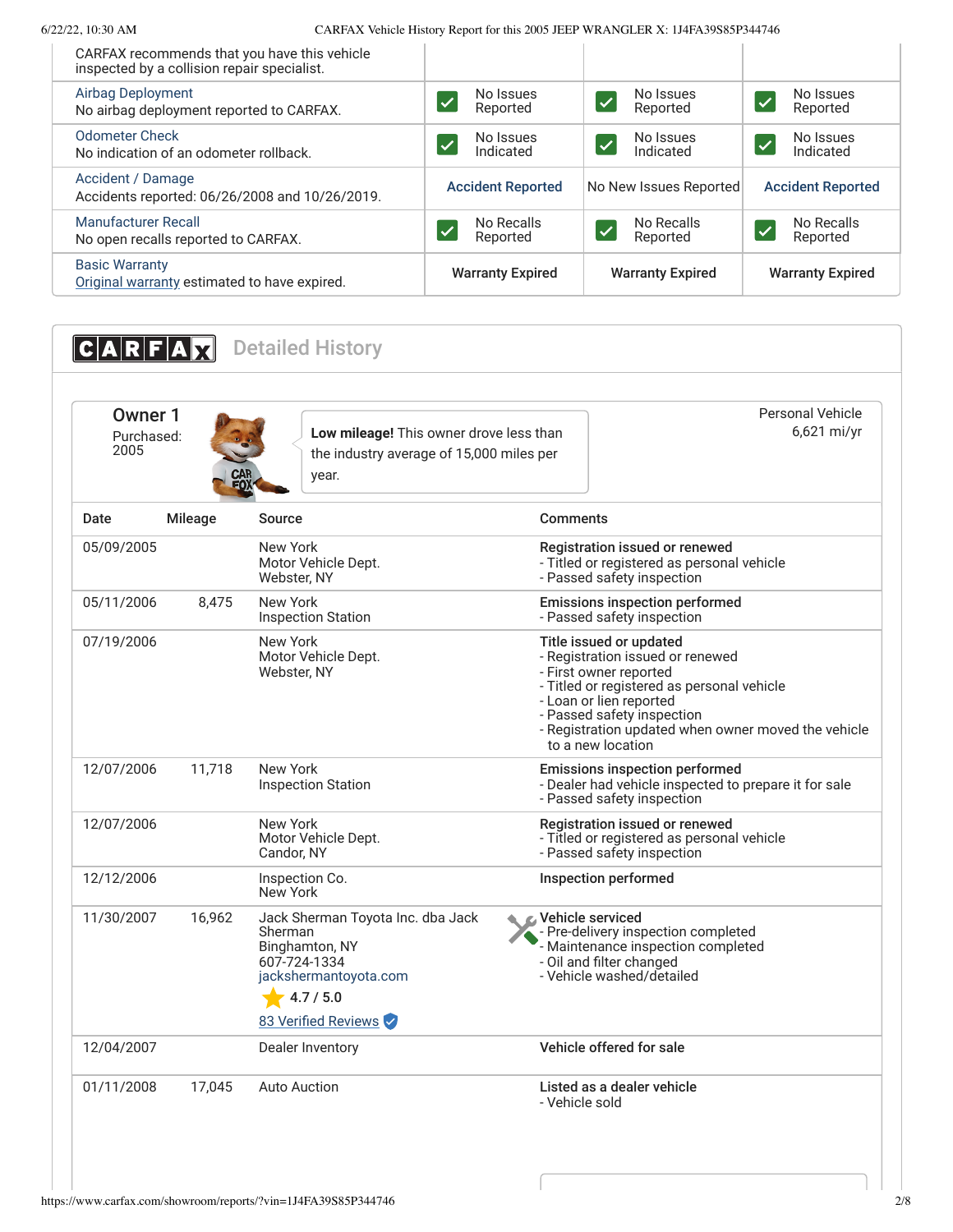6/22/22, 10:30 AM CARFAX Vehicle History Report for this 2005 JEEP WRANGLER X: 1J4FA39S85P344746

|                                      |                |                                                                                                                                                   | Millions of used vehicles are bought and<br>sold at auction every year.                                                                                                                    |
|--------------------------------------|----------------|---------------------------------------------------------------------------------------------------------------------------------------------------|--------------------------------------------------------------------------------------------------------------------------------------------------------------------------------------------|
| 01/15/2008                           |                | Maguire Ford Lincoln and Nissan<br>Ithaca, NY<br>607-272-8000<br>maguirecars.com<br>4.4 / 5.0<br>48 Verified Reviews<br>189 Customer Favorites    | Vehicle serviced<br>- Pre-delivery inspection completed                                                                                                                                    |
| 01/25/2008                           |                | Maguire Ford Lincoln and Nissan<br>Ithaca, NY<br>607-272-8000<br>maguirecars.com<br>4.4 / 5.0<br>48 Verified Reviews<br>189 Customer Favorites    | Vehicle serviced<br>- Safety inspection performed<br>Emissions inspection performed                                                                                                        |
| 01/25/2008                           | 17,113         | New York<br><b>Inspection Station</b>                                                                                                             | Passed safety inspection<br>- Passed emissions inspection                                                                                                                                  |
| <b>Owner 2</b><br>Purchased:<br>2008 |                | Low mileage! This owner drove less than<br>the industry average of 15,000 miles per<br>year.                                                      | <b>Personal Vehicle</b><br>8,111 mi/yr                                                                                                                                                     |
| Date                                 | <b>Mileage</b> | Source                                                                                                                                            | <b>Comments</b>                                                                                                                                                                            |
| 01/28/2008                           |                | New York<br>Motor Vehicle Dept.<br>Groton, NY                                                                                                     | Title issued or updated<br>- Registration issued or renewed<br>- New owner reported<br>- Titled or registered as personal vehicle<br>- Loan or lien reported<br>- Passed safety inspection |
| 03/03/2008                           |                | New York<br>Motor Vehicle Dept.<br>Groton, NY                                                                                                     | Title issued or updated                                                                                                                                                                    |
| 06/26/2008                           |                | Damage Report                                                                                                                                     | Accident reported with another motor vehicle                                                                                                                                               |
| 08/28/2008                           | 22,336         | Cortland Chrysler Dodge Jeep<br>Cortland, NY<br>607-753-3352<br>cortlandchrysler.com<br>4.5 / 5.0<br>29 Verified Reviews<br>53 Customer Favorites | C Vehicle serviced<br>Four wheel alignment performed                                                                                                                                       |
| 01/02/2010                           | 29,554         | New York<br><b>Inspection Station</b>                                                                                                             | Passed safety inspection<br>- Passed emissions inspection                                                                                                                                  |
| 01/13/2010                           |                | New York<br>Motor Vehicle Dept.<br>Groton, NY                                                                                                     | Title issued or updated<br>- Registration issued or renewed<br>- Titled or registered as personal vehicle<br>- Loan or lien reported<br>- Passed safety inspection                         |
| 12/31/2010                           |                | Xpress Auto Care<br>Cortland, NY<br>607-662-0060<br>xpressautony.com                                                                              | Vehicle serviced<br>- Maintenance inspection completed<br>- Tire condition and pressure checked<br>- Fluids checked<br>- Oil and filter changed<br>- Tires rotated                         |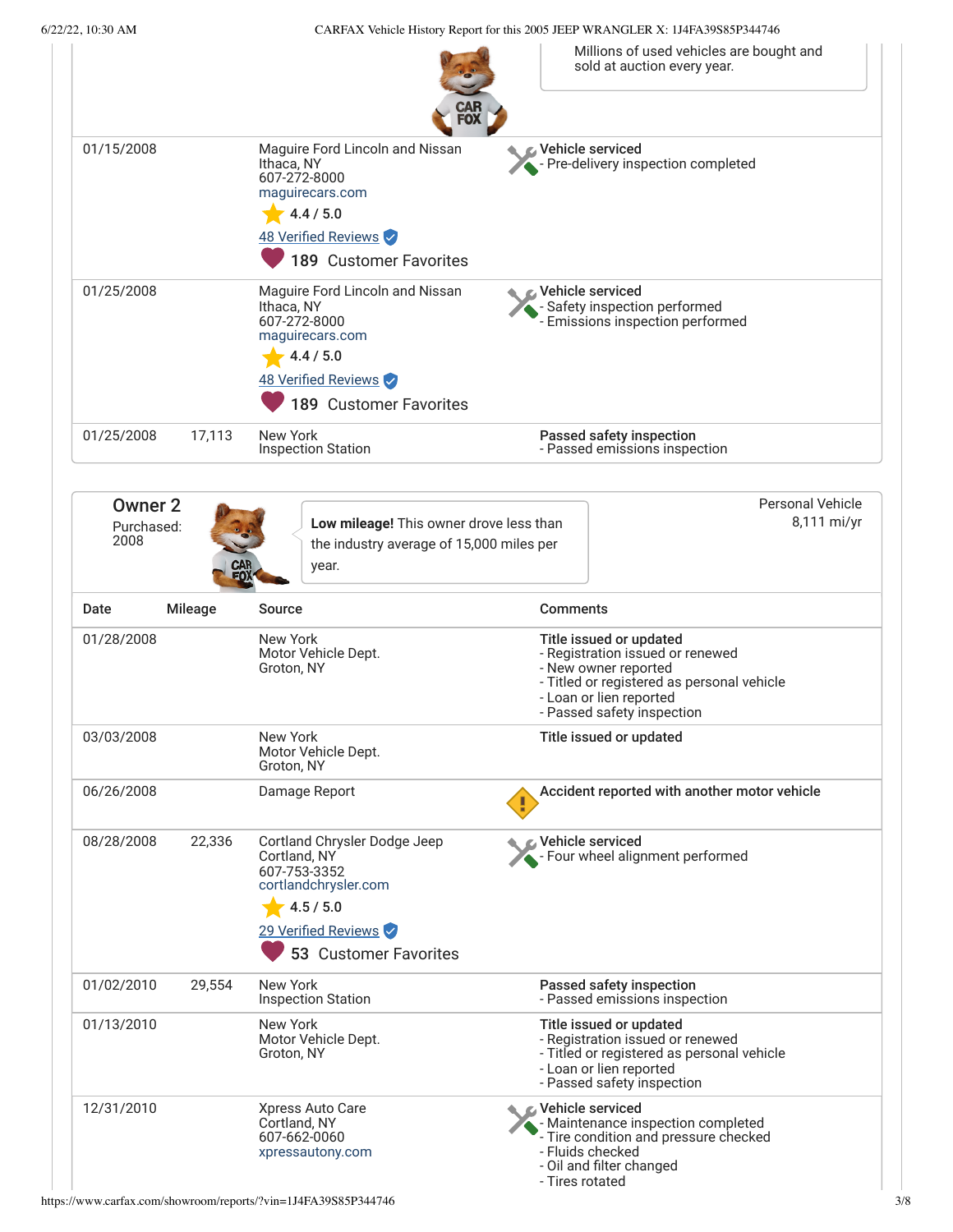| 03/02/2011 |        | New York<br><b>Inspection Station</b>                                                                                                             | Passed safety inspection<br>- Passed emissions inspection                                                                      |
|------------|--------|---------------------------------------------------------------------------------------------------------------------------------------------------|--------------------------------------------------------------------------------------------------------------------------------|
| 03/04/2011 | 40,403 | Cortland Chrysler Dodge Jeep<br>Cortland, NY<br>607-753-3352<br>cortlandchrysler.com<br>4.5 / 5.0<br>29 Verified Reviews<br>53 Customer Favorites | Vehicle serviced<br>- Safety inspection performed<br>- Tire condition and pressure checked<br>- Emissions inspection performed |
| 04/06/2011 |        | Inspection Co.<br>New York                                                                                                                        | <b>Inspection performed</b>                                                                                                    |
| 09/20/2011 |        | Inspection Co.<br>New York                                                                                                                        | <b>Inspection performed</b>                                                                                                    |
| 12/16/2011 |        | New York<br>Motor Vehicle Dept.<br>Groton, NY                                                                                                     | Registration issued or renewed<br>- Titled or registered as personal vehicle<br>- Passed safety inspection                     |
| 05/03/2012 | 52,204 | New York<br><b>Inspection Station</b>                                                                                                             | Passed safety inspection<br>- Passed emissions inspection                                                                      |
| 06/24/2013 |        | New York<br><b>Inspection Station</b>                                                                                                             | Passed safety inspection<br>- Passed emissions inspection                                                                      |
| 01/20/2014 |        | New York<br>Motor Vehicle Dept.<br>Groton, NY                                                                                                     | Registration issued or renewed<br>- Titled or registered as personal vehicle<br>- Passed safety inspection                     |
| 03/31/2014 |        | Pete's Tire Service<br>Freeville, NY<br>607-347-4502<br>4.7 / 5.0<br>10 Verified Reviews<br>8 Customer Favorites                                  | Vehicle serviced<br>- Oil and filter changed<br>- Tire condition and pressure checked                                          |
| 06/23/2014 |        | Robinson's Repair Shop<br>Marathon, NY<br>607-849-6410<br>5.0 / 5.0 9 Verified Reviews<br><b>Customer Favorites</b>                               | Vehicle serviced<br>- Emissions or safety inspection performed                                                                 |
| 06/23/2014 |        | New York<br><b>Inspection Station</b>                                                                                                             | Passed safety inspection<br>- Passed emissions inspection                                                                      |
| 08/05/2014 |        | Pete's Tire Service<br>Freeville, NY<br>607-347-4502<br>4.7 / 5.0<br>10 Verified Reviews<br>8 Customer Favorites                                  | Vehicle serviced<br>- Oil and filter changed<br>- Tire condition and pressure checked                                          |
| 12/05/2014 |        | Robinson's Repair Shop<br>Marathon, NY<br>607-849-6410<br>5.0 / 5.0 9 Verified Reviews<br>5 Customer Favorites                                    | Vehicle serviced<br>Rear suspension checked<br>Shock absorber(s) replaced<br>- Strut(s) replaced                               |
| 10/05/2015 |        | Romano Mazda<br>Syracuse, NY<br>877-466-7830<br>romanomazda.com<br>4.6 / 5.0 8 Verified Reviews                                                   | Vehicle offered for sale                                                                                                       |
| 10/26/2015 |        | <b>Auto Auction</b>                                                                                                                               | Listed as a dealer vehicle<br>- Vehicle sold                                                                                   |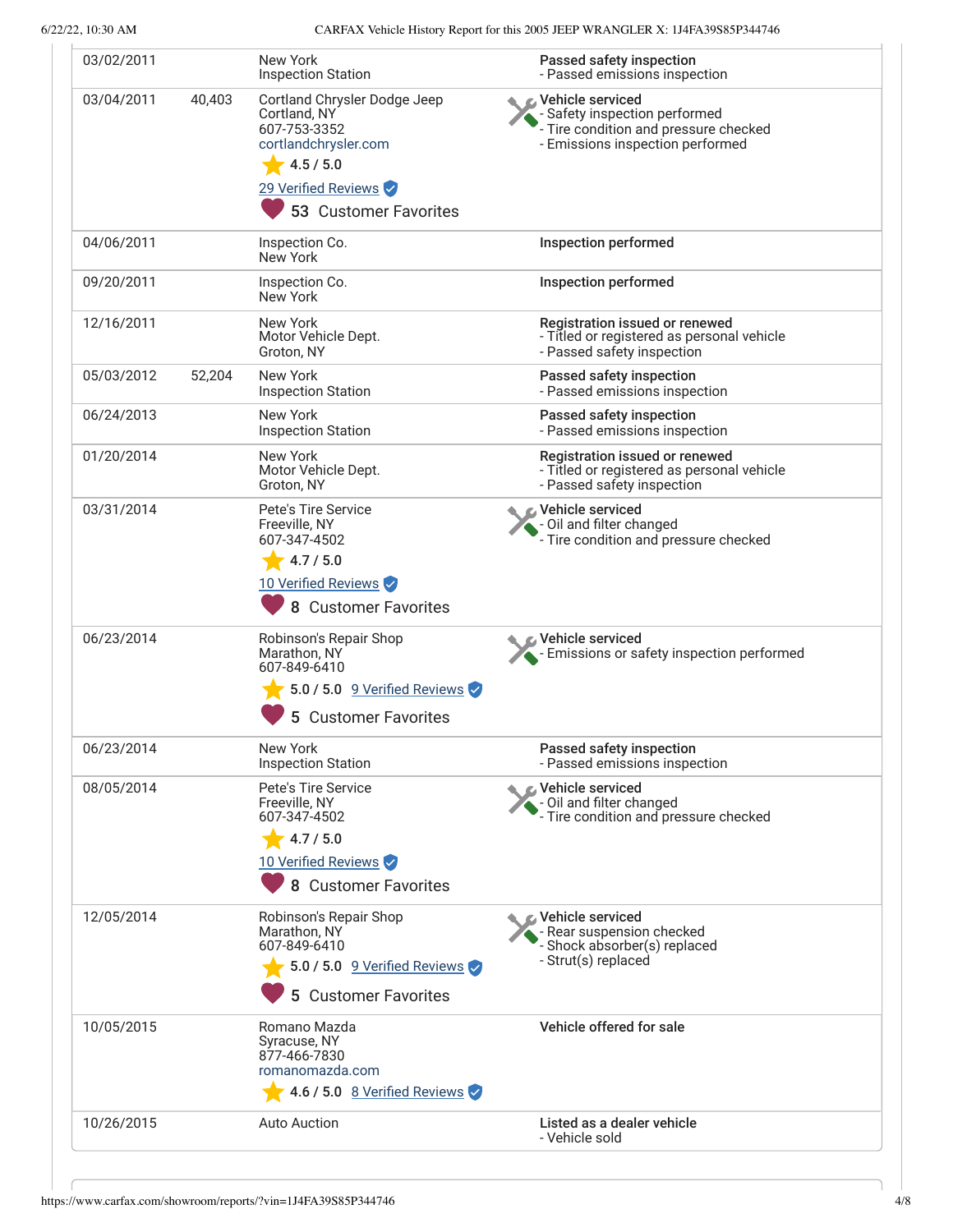| Owner <sub>3</sub> | Purchased: 2015 |                                                                                                                  |                                                                                        | <b>Personal Vehicle</b> |
|--------------------|-----------------|------------------------------------------------------------------------------------------------------------------|----------------------------------------------------------------------------------------|-------------------------|
| Date               | <b>Mileage</b>  | Source                                                                                                           | <b>Comments</b>                                                                        |                         |
| 10/28/2015         | 90,000          | Ohio<br>Motor Vehicle Dept.                                                                                      | Vehicle purchase reported                                                              |                         |
| 12/18/2015         | 90,169          | SouthwestRe<br>Wheelersburg, OH<br>Reinsure.com                                                                  | Service contract issued                                                                |                         |
| 01/07/2016         |                 | Ohio<br>Motor Vehicle Dept.<br>Title #2302232789                                                                 | Vehicle purchase reported<br>- Title issued or updated<br>- New owner reported         |                         |
| 01/07/2016         |                 | Ohio<br>Motor Vehicle Dept.<br>Wheelersburg, OH<br>Title #2302232795                                             | Title issued or updated<br>- Registration issued or renewed<br>- Loan or lien reported |                         |
| 03/28/2016         | 95,001          | Midas<br>Fairfield, OH<br>513-874-0675<br>midas.com<br>4.4 / 5.0<br>24 Verified Reviews<br>37 Customer Favorites | Vehicle serviced<br>- Tire(s) balanced<br>Tire(s) mounted                              |                         |
| 11/23/2016         |                 | Ohio<br>Motor Vehicle Dept.<br>Wheelersburg, OH<br>Title #2302232795                                             | Registration issued or renewed                                                         |                         |
| 01/05/2018         |                 | Ohio<br>Motor Vehicle Dept.<br>Wheelersburg, OH<br>Title #7301293289                                             | Title issued or updated<br>- Loan or lien reported                                     |                         |
| 02/23/2018         |                 | Ohio<br>Motor Vehicle Dept.<br>Evanston, IL<br>Title #2514686169                                                 | Title issued or updated<br>- Vehicle repossessed                                       |                         |
| 02/28/2018         |                 | <b>Auto Auction</b>                                                                                              | Vehicle sold                                                                           |                         |

| Owner 4    | Purchased: 2018 |                                                                      |                                                 | Personal Vehicle |
|------------|-----------------|----------------------------------------------------------------------|-------------------------------------------------|------------------|
| Date       | Mileage         | Source                                                               | <b>Comments</b>                                 |                  |
| 03/01/2018 | 101,287         | Ohio<br>Motor Vehicle Dept.                                          | Vehicle purchase reported                       |                  |
| 06/29/2018 |                 | Ohio<br>Motor Vehicle Dept.<br>Reynoldsburg, OH<br>Title #4502448993 | Title issued or updated<br>- New owner reported |                  |
| 07/26/2018 | 101,545         | Auto Auction                                                         | Vehicle sold                                    |                  |
| 01/14/2019 | 101,555         | <b>Auto Auction</b>                                                  | Listed as a dealer vehicle<br>- Vehicle sold    |                  |
| 02/25/2019 | 101,570         | <b>Auto Auction</b>                                                  | Vehicle sold                                    |                  |
|            |                 |                                                                      |                                                 |                  |

<span id="page-4-0"></span>

|            | Owner 5<br>Purchased: 2019 |         | Personal Vehicle          |
|------------|----------------------------|---------|---------------------------|
| Date       | Mileage                    | Source  | Comments                  |
| 04/27/2019 |                            | Florida | Vehicle purchase reported |

https://www.carfax.com/showroom/reports/?vin=1J4FA39S85P344746 5/8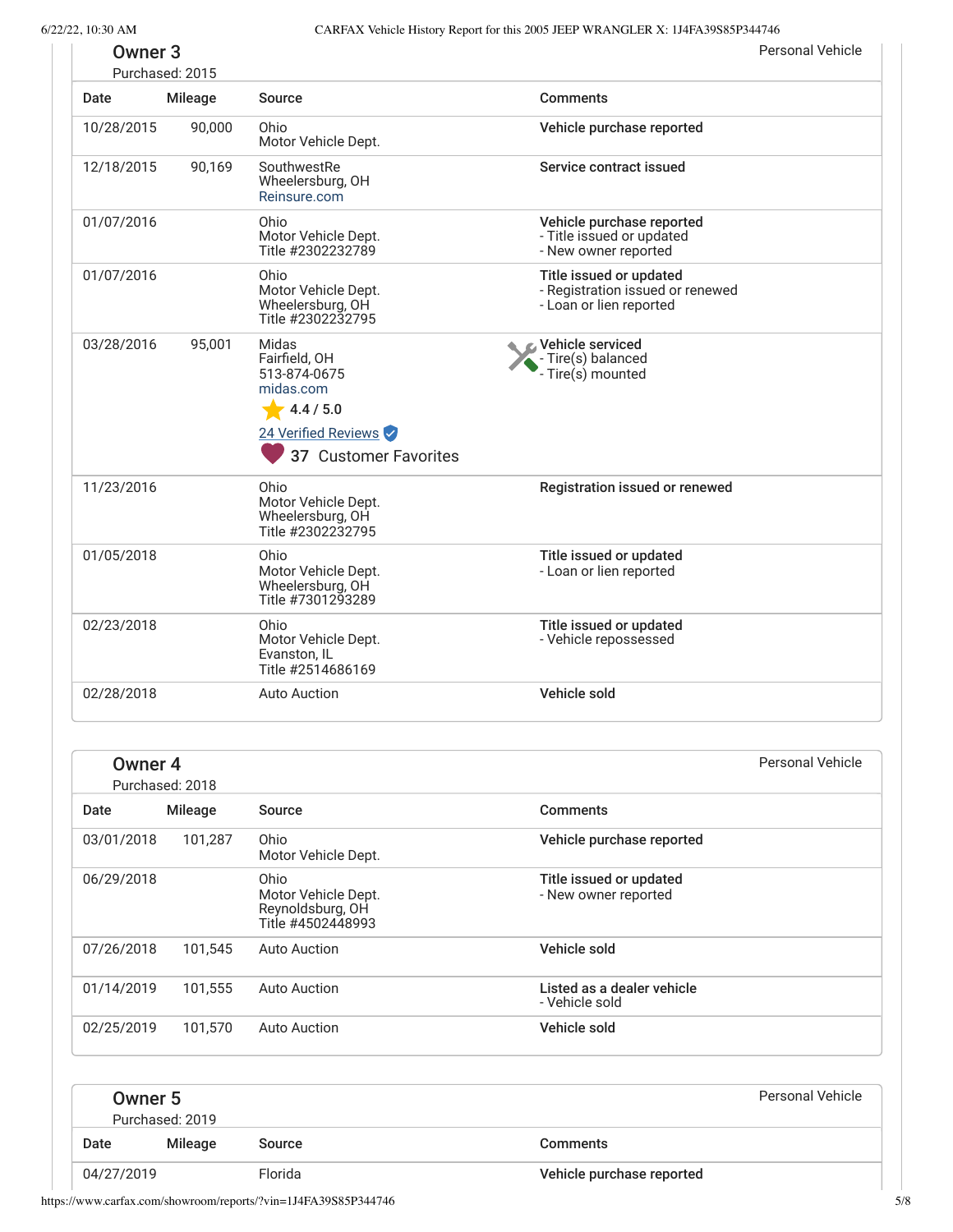| 05/01/2019 |         | Florida                                                                                                                                                        | Title issued or updated                                                                                                                                                                                                                                    |
|------------|---------|----------------------------------------------------------------------------------------------------------------------------------------------------------------|------------------------------------------------------------------------------------------------------------------------------------------------------------------------------------------------------------------------------------------------------------|
|            |         | Motor Vehicle Dept.<br>Miami, FL<br>Title #0134712611                                                                                                          | - Registration issued or renewed<br>- New owner reported<br>- Titled or registered as personal vehicle<br>- Loan or lien reported<br>- Vehicle color noted as Silver                                                                                       |
| 10/26/2019 |         | Damage Report                                                                                                                                                  | Accident reported: minor damage<br>- Involving front or side impact with another motor<br>vehicle<br>- It hit a curb<br>- Damage to front<br>- Damage to left front<br>- Damage to right front<br>- Functional damage reported<br>- Airbags did not deploy |
|            |         |                                                                                                                                                                | <b>Damage Severity Scale (i)</b>                                                                                                                                                                                                                           |
|            |         |                                                                                                                                                                |                                                                                                                                                                                                                                                            |
|            |         |                                                                                                                                                                | <b>MINOR</b><br><b>SEVERE</b><br><b>MODERATE</b>                                                                                                                                                                                                           |
|            |         |                                                                                                                                                                | <b>Damage Location</b><br><b>FRONT</b>                                                                                                                                                                                                                     |
|            |         |                                                                                                                                                                | <b>LEFT</b><br><b>RIGHT</b><br><b>REAR</b>                                                                                                                                                                                                                 |
| 11/27/2019 | 103,773 | Kendall Dodge Chrysler Jeep Ram<br>Miami, FL<br>786-231-2155<br>kendalldodgechryslerjeepram.com<br>4.1 / 5.0<br>313 Verified Reviews<br>317 Customer Favorites | Vehicle serviced                                                                                                                                                                                                                                           |
| 02/29/2020 |         | Kendall Dodge Chrysler Jeep Ram<br>Miami, FL<br>786-231-2155<br>kendalldodgechryslerjeepram.com<br>4.1 / 5.0<br>313 Verified Reviews<br>317 Customer Favorites | Vehicle serviced<br>Oil and filter changed                                                                                                                                                                                                                 |
| 04/08/2020 | 106,000 | Florida<br>Motor Vehicle Dept.<br>Miami, FL<br>Title #0134712611                                                                                               | Registration issued or renewed<br>- Titled or registered as personal vehicle<br>- Loan or lien reported<br>- Registration updated when owner moved the vehicle<br>to a new location<br>- Vehicle color noted as Silver                                     |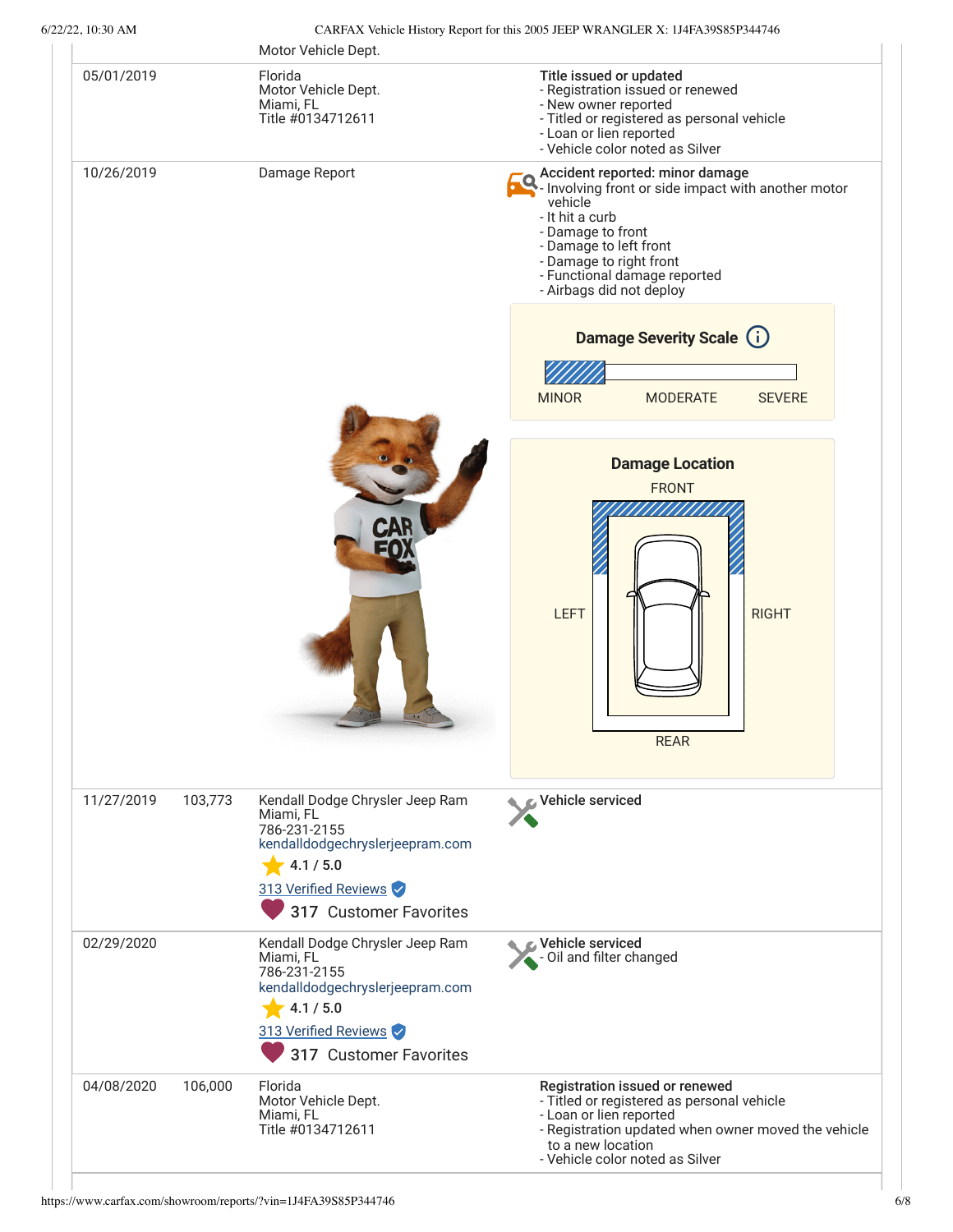| 06/20/2020 | Kendall Dodge Chrysler Jeep Ram<br>Miami, FL<br>786-231-2155<br>kendalldodgechryslerjeepram.com<br>4.1 / 5.0<br>313 Verified Reviews<br>317 Customer Favorites | C Vehicle serviced                                                                                                                                                                          |
|------------|----------------------------------------------------------------------------------------------------------------------------------------------------------------|---------------------------------------------------------------------------------------------------------------------------------------------------------------------------------------------|
| 04/12/2021 | Florida<br>Motor Vehicle Dept.<br>Miami, FL<br>Title #0134712611                                                                                               | Registration issued or renewed<br>- Titled or registered as personal vehicle<br>- Loan or lien reported<br>- Vehicle color noted as Silver                                                  |
| 02/23/2022 | Florida<br>Motor Vehicle Dept.<br>Miami, FL<br>Title #0134712611                                                                                               | Registration issued or renewed<br>- Titled or registered as personal vehicle<br>- Registration updated when owner moved the vehicle<br>to a new location<br>- Vehicle color noted as Silver |
| 04/21/2022 | Florida<br>Motor Vehicle Dept.<br>Miami, FL<br>Title #0134712611                                                                                               | Registration issued or renewed<br>- Titled or registered as personal vehicle<br>- Vehicle color noted as Silver                                                                             |



## Accident Indicator

CARFAX receives information about accidents in all 50 states, the District of Columbia and Canada.

Not every accident is reported to CARFAX. As details about the accident become available, those additional details are added to the CARFAX Vehicle History Report. CARFAX recommends that you have this vehicle inspected by a qualified mechanic.

- According to the National Safety Council, Injury Facts, 2021 edition, 5% of the 276 million registered vehicles in the U.S. were involved in an accident in 2019. Over 77% of these were considered minor or moderate.
- This CARFAX Vehicle History Report is based only on information supplied to CARFAX and available as of 6/22/22 at 9:30:17 AM (CDT). Other information about this vehicle, including problems, may not have been reported to CARFAX. Use this report as one important tool, along with a vehicle inspection and test drive, to make a better decision about your next used car.

### Damage Severity

Damage events result in one of the following severity levels:

- Minor: Generally, minor damage is cosmetic (including dents or scratches), may only require reconditioning, and typically does not compromise a vehicle's operation and/or safety.
- Moderate: Moderate damage may affect multiple components of the vehicle and may impair the vehicle's operation and/or safety.
- Severe: Severe damage usually affects multiple components of the vehicle and is likely to compromise the vehicle's operation and/or safety.

CARFAX recommends getting a pre-purchase inspection at a certified collision repair facility.

# First Owner

When the first owner(s) obtains a title from a Department of Motor Vehicles as proof of ownership.

# Inspections

Many states or counties require annual or biennial emissions and/or safety inspections. Odometer readings are collected at the time of the inspection.

# New Owner Reported

When a vehicle is sold to a new owner, the Title must be transferred to the new owner(s) at a Department of Motor Vehicles.

# Ownership History

CARFAX defines an owner as an individual or business that possesses and uses a vehicle. Not all title transactions represent changes in ownership. To provide estimated number of owners, CARFAX proprietary technology analyzes all the events in a vehicle history. Estimated ownership is available for vehicles manufactured after 1991 and titled solely in the US including Puerto Rico. Dealers